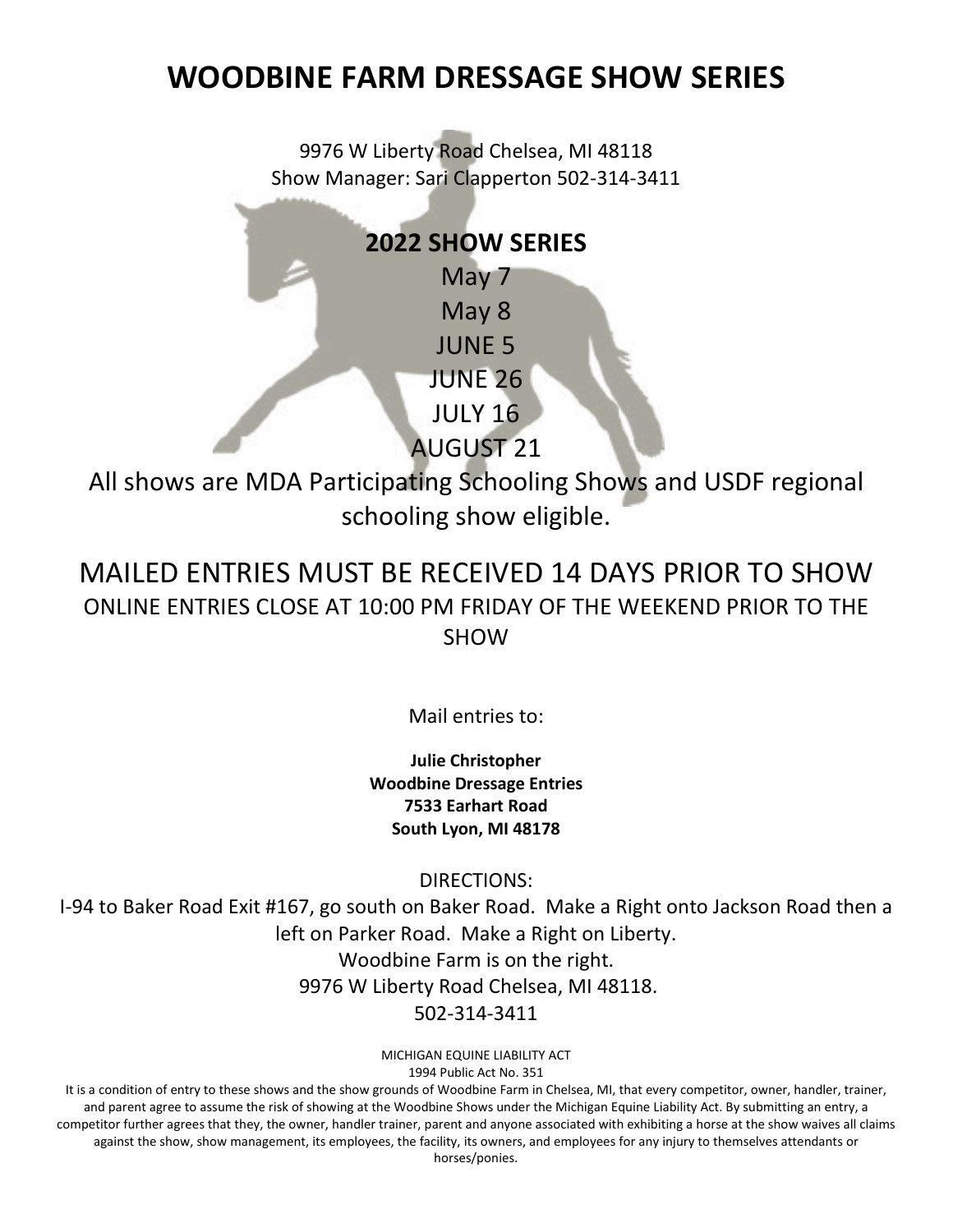# **Officials**

**Management reserves the right to change or add to this list**

#### Judges:

May 7: Stephanie Likens, Cheryl Connell-Marsh May 8: Karen Hunchberger, Shari Wolke June 5: Sue Hughes, Clara Jean Etzel June 26: Sue Machin, Janice Smith July 16: Stephanie Likens, Karen Petty August 21: Clara Jean Etzel, Janice Smith

Show Manager: Sari Clapperton 502-314-3411

Secretary: Julie Christopher 248-921-3316 woodbinehorseshows@gmail.com

#### **2022 SHOW SERIES**

May 7 May 8 JUNE 5 JUNE 26 JULY 16 AUGUST 21

For more information contact: [woodbinehorseshows@gmail.com](mailto:woodbinehorseshows@gmail.com?subject=Summer%20Dressage%20Series)

Show will be conducted under USEF/USDF rules unless otherwise noted by show management.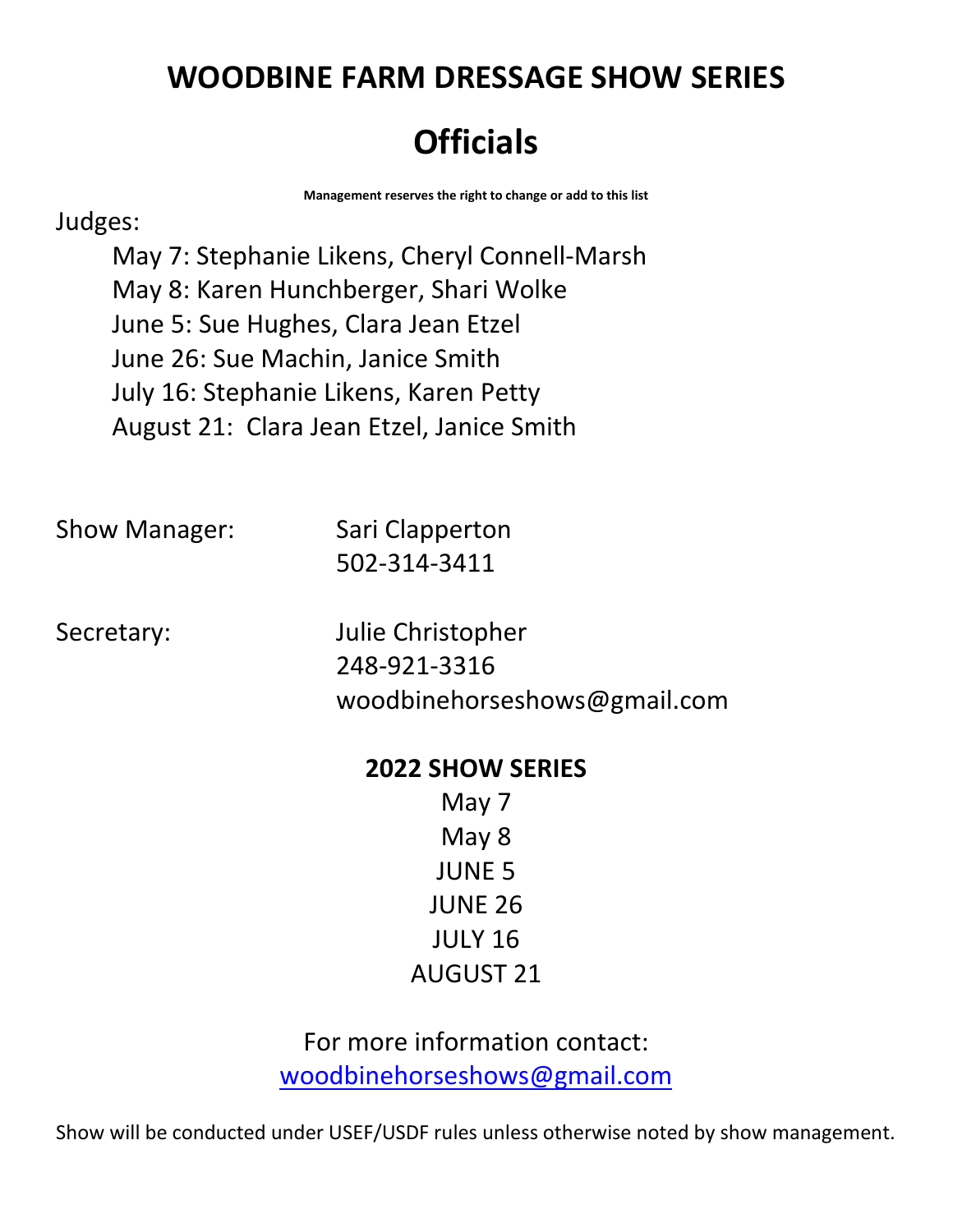CLASS FEES: \$25 PER CLASS ENTRIES: Make checks payable to WOODBINE FARMS LLC. Send entries with a copy of current coggins (needed only once for the series), signed entry/ release and check**. Please note, you must use a separate entry form for May 7 and May 8.**

**Mailed entries must be received 14 days prior to the show. Online entries close at 10:00PM FRIDAY the weekend prior to the show. Entries received after the closing date will only be accepted online and will be assessed a \$15 post entry fee PER CLASS if there is available space. No entry will be accepted without a negative coggins, signature and full payment.** 

**Enter online at [EQENTRIES.COM.](http://eqentries.com/) For questions or help with online entries email Julie at [woodbinehorseshows@gmail.com](mailto:woodbinehorseshows@gmail.com) or call 248-921-3316 DO NOT WAIT UNTIL THE LAST MINUTE TO ATTEMPT TO ENTER ONLINE FOR THE FIRST TIME.** 

> **Mail entries to: Julie Christopher Woodbine Dressage Entries 7533 Earhart Rd South Lyon, MI 48178**

**STABLING:** Stalls are \$60.00 per show**. If you choose to show on May 7 and 8, stalls are \$90 for the weekend (Fri-Sun), stalls for just May 7 or May 8 are \$60.** Stabling may be in the main barn or show barn. Shavings available for purchase at \$9.00 per bag if pre ordered or \$10 once at the show. NO HAY OR GRAIN AVAILABLE FOR PURCHASE AT THE SHOW GROUNDS. Stalls will be assigned on a first requested first pay basis, preference given for those showing both days on May 7 and 8. Stalls will be available at 1PM on the Saturday prior to the show for one day shows and Friday for two day shows. All horses showing from trailers will be charged a \$30/day haul in fee. Non Showing horses are \$35 per show.

**REFUNDS:** There will be NO refunds for any reason after the closing date. Before closing date, full refunds minus the \$30 office/EMT fee.

**DOGS:** All dogs must be on a 6ft or shorter leash and attached to a responsible person at all times. No dogs allowed in the office.

AWARDS: Ribbons 1<sup>st</sup>-6<sup>th</sup> place: Champion and Reserve for high percentage test in each division with at least 3 entries (divisions and levels may be combined if there are less than 3 entries). May 7 and May 8 will be treated as two separate shows, with a champion awarded at the end of each day. Series Grand and Reserve Championships will be presented at the conclusion of the season so long as at least 4 shows are able to run. Year-end awards are determined by averaging the 2 highest tests (from 2 different shows) from each horse/rider combo who attended at least 3 shows.

**DRESSAGE TESTS:** The 2019 USEF/ USDF dressage tests, 2022 USEF Eventing tests, and 2022 Western Dressage Tests will be used. All tests may be read. Horse/Rider combinations may show in only 2 consecutive levels. Example: Intro and Training level or Training and First level, etc.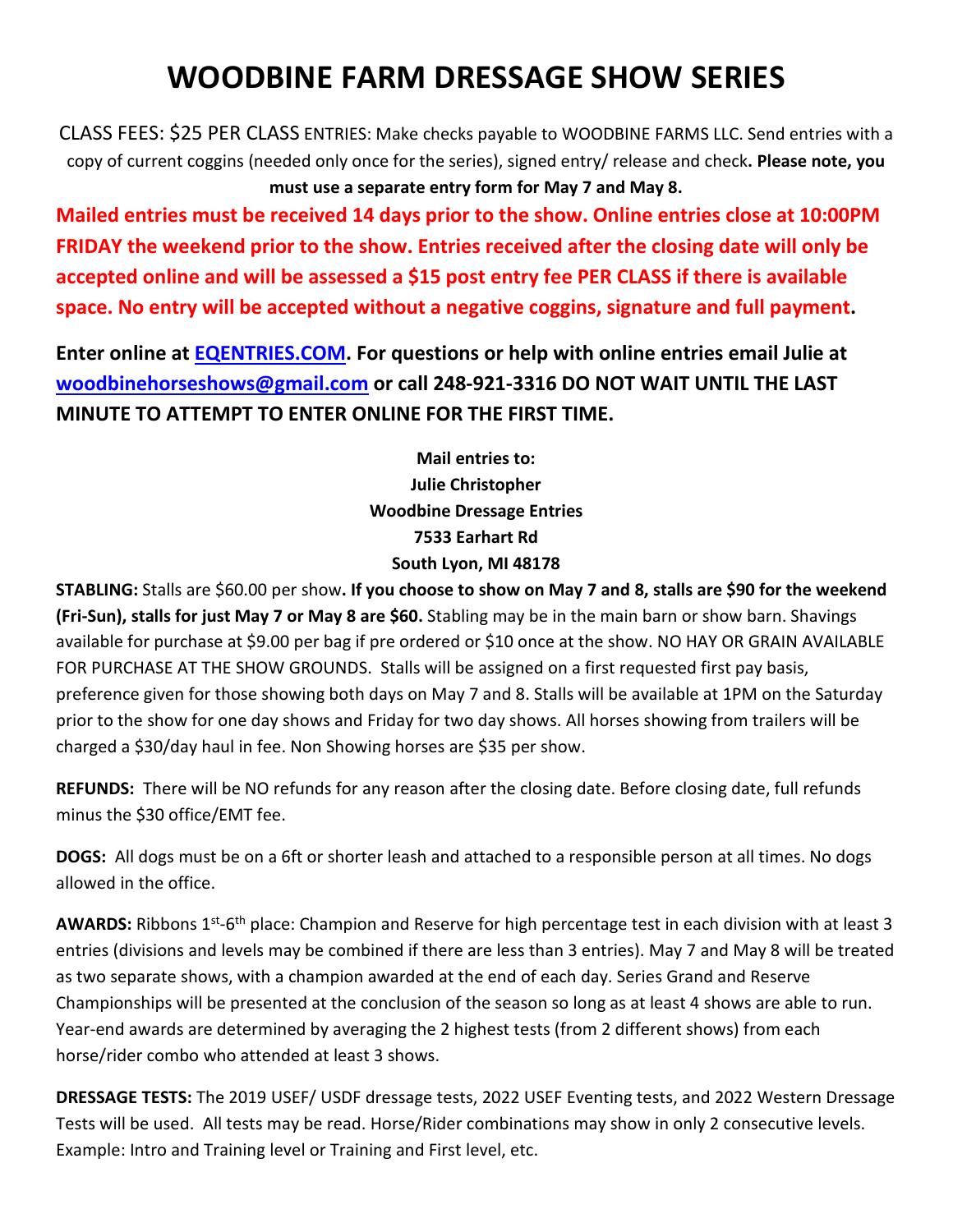**COMBINING/SPLITTING OF TESTS:** Tests will be combined if there are less than 3 entries. Tests will be split if there are more than 12 entries or at management's discretion. If you do not indicate your level on your entry form you will automatically be entered as OPEN.

**MDA:** All shows are approved by the Midwest Dressage Association. If you wish for your points to count toward MDA year end awards, you must join MDA prior to the show, and include your MDA number on your entry blank.

**USDF:** Please include your USDF number on your entry form if you have one. All scores will be sent for the USDF Regional Schooling Show awards.

**NOVICE:** Novice rider- any rider in their 1<sup>st</sup> or 2<sup>nd</sup> year of showing dressage at any venue. Novice horse- any horse in its 1<sup>st</sup> or 2<sup>nd</sup> year of showing with any rider at any venue. Winning 3 blue ribbons will automatically make the rider/horse ineligible for this division the following year.

**JR:** A rider who was less than 18 on December 1, 2021.

**HEADGEAR:** DR 120.6. From the time horses are officially admitted to the competition grounds by competition management, anyone mounted on a horse at any time on the competition grounds, including non-competing riders, riders on non-competing horses, mounted participants in exhibition classes and those competing in all classes and tests, including Para-Equestrian tests, must wear protective headgear as defined by this rule and otherwise in compliance with GR801. Any rider violating this rule at any time must immediately be prohibited from further riding until such headgear is properly in place. Protective headgear is defined as a riding helmet which meets or exceeds ASTM (American Society for Testing and Materials)/SEI (Safety Equipment Institute) standards for equestrian use and carries the SEI tag. The harness must be secured and properly fitted

**ATTIRE:** Riders may compete wearing breeches and shirts of any color as permitted in DR120.8. Jackets or vests of any type are allowed but not required and neckwear may be worn only if the rider chooses to compete in a riding jacket. Boots and protective headgear are required as specified in DR120.1-6.

**RIDE TIMES**: **Ride times will be available by 10 AM the Thursday prior to the show**. Ride time requests will only be honored if they do not disadvantage other riders. After ride times are posted, any open times due to scratches will be posted in the show office. Times will be posted on woodbinefarms.com and emailed to riders if a legible email is provided. For questions about ride times, please emai[l woodbinehorseshows@gmail.com](mailto:woodbinehorseshows@gmail.com)

**JUDGES:** If for any reason you cannot show under a particular judge (trainer, coach etc.) you MUST notify us in writing on your entry form. No refunds will be considered if we are not notified on your entry form.

# CONCESSION STAND WILL BE OPEN AT WOODBINE

Classes: Classes may be combined or divided based on the number of entries received. Please be sure to indicate your rider status on your entry form so that you are placed in the correct division. Test with at least 3 riders per division (JR, AM or Open) will be divided. Tests with